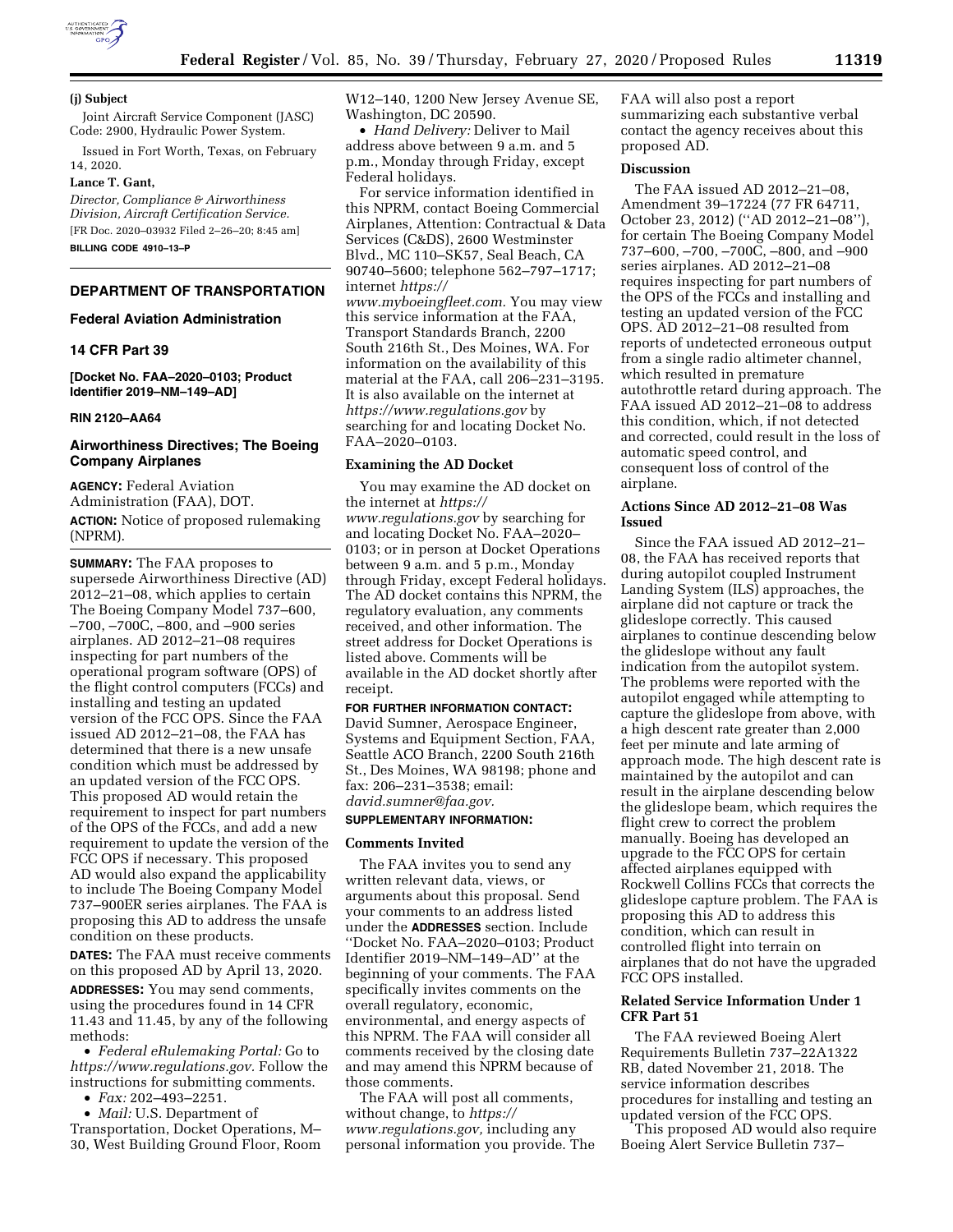22A1211, dated April 13, 2010, and Boeing Alert Service Bulletin 737– 22A1224, dated May 18, 2012, which the Director of the Federal Register approved for incorporation by reference as of November 27, 2012 (77 FR 64711, October 23, 2012).

This service information is reasonably available because the interested parties have access to it through their normal course of business or by the means identified in the **ADDRESSES** section.

## **FAA's Determination**

The FAA is proposing this AD because the FAA evaluated all the relevant information and determined the unsafe condition described previously is likely to exist or develop in other products of the same type design.

# **Proposed AD Requirements**

This proposed AD would retain certain requirements of AD 2012–21–08. This proposed AD would expand the applicability of AD 2012–21–08 to include The Boeing Company Model 737–900ER series airplanes. This proposed AD would also require accomplishment of the actions specified in the Accomplishment Instructions of Boeing Alert Requirements Bulletin 737–22A1322 RB, dated November 21, 2018, described previously, except as discussed under ''Differences Between this Proposed AD and the Service Information,'' and except for any differences identified as exceptions in the regulatory text of this proposed AD.

For information on the procedures and compliance times, see this service information at *[https://](https://www.regulations.gov) [www.regulations.gov](https://www.regulations.gov)* by searching for and locating Docket No. FAA–2020– 0103.

### **Explanation of Requirements Bulletin**

The FAA worked in conjunction with industry, under the Airworthiness Directive Implementation Aviation Rulemaking Committee (AD ARC), to enhance the AD system. One enhancement is a process for annotating which steps in the service information are ''required for compliance'' (RC) with an AD. Boeing has implemented this RC concept into Boeing service bulletins.

In an effort to further improve the quality of ADs and AD-related Boeing service information, a joint process improvement initiative was worked between the FAA and Boeing. The initiative resulted in the development of a new process in which the service information more clearly identifies the actions needed to address the unsafe condition in the ''Accomplishment Instructions.'' The new process results in a Boeing Requirements Bulletin, which contains only the actions needed to address the unsafe condition (*i.e.,*  only the RC actions).

## **Differences Between This Proposed AD and the Service Information**

The effectivity of Boeing Alert Requirements Bulletin 737–22A1322 RB, dated November 21, 2018, is limited to The Boeing Company Model 737– 600, –700, –700C, –800, –900, and

900ER series airplanes, line numbers 1270, 1272, and 1278 through 7153 inclusive in one group. Because the affected software versions are rotable among the airplanes affected by this proposed AD, the FAA has determined that these parts could later be installed on airplanes that were initially delivered with acceptable software versions, thereby subjecting those airplanes to the unsafe condition. Therefore, the applicability of this proposed AD includes all The Boeing Company Model 737–600, –700, –700C, –800, –900, and 900ER series airplanes. The FAA has confirmed with Boeing that the Accomplishment Instructions in Boeing Alert Requirements Bulletin 737–22A1322 RB, dated November 21, 2018, are applicable to the expanded group of airplanes.

Boeing Alert Requirements Bulletin 737–22A1322 RB, dated November 21, 2018, specifies that certain airplane line numbers must accomplish an update of the FCC OPS. However, this AD requires that only airplanes equipped with Rockwell Collins FCCs installed with FCC OPS version P8.0 or P9.0 must accomplish an update of the FCC OPS in accordance with the Accomplishment Instructions of Boeing Alert Requirements Bulletin 737–22A1322 RB, dated November 21, 2018.

# **Costs of Compliance**

The FAA estimates that this proposed AD affects 520 airplanes of U.S. registry. The FAA estimates the following costs to comply with this proposed AD:

# ESTIMATED COSTS FOR REQUIRED ACTIONS

| Action                                             | Labor cost                                                                                                   | Parts cost | Cost per<br>product | Cost on U.S. operators                                 |  |
|----------------------------------------------------|--------------------------------------------------------------------------------------------------------------|------------|---------------------|--------------------------------------------------------|--|
| actions from AD 2012-21-08).                       | Inspection and installation (retained $\vert$ 3 work-hours $\times$ \$85 per hour =<br>\$255 per inspection. | \$0        |                     | \$255   \$52,785 (based on 207 affected<br>airplanes). |  |
| Part number inspection (new pro-<br>posed action). | work-hour $\times$ \$85 per hour = \$85                                                                      | 0          |                     | 85   \$44.200.                                         |  |

The FAA estimates the following costs to do any necessary on-condition actions that would be required. The FAA has no way of determining the number of aircraft that might need these on-condition actions:

# ESTIMATED COSTS OF ON-CONDITION COSTS

| Action | Labor cost | Parts cost | Cost per<br>product |
|--------|------------|------------|---------------------|
|        |            | \$0        | \$85                |

According to the manufacturer, all of the costs of this proposed AD may be covered under warranty, thereby reducing the cost impact on affected individuals. The FAA does not control warranty coverage for affected

individuals. As a result, the FAA has included all costs in our cost estimate.

## **Authority for This Rulemaking**

Title 49 of the United States Code specifies the FAA's authority to issue rules on aviation safety. Subtitle I, Section 106, describes the authority of the FAA Administrator. Subtitle VII, Aviation Programs, describes in more detail the scope of the Agency's authority.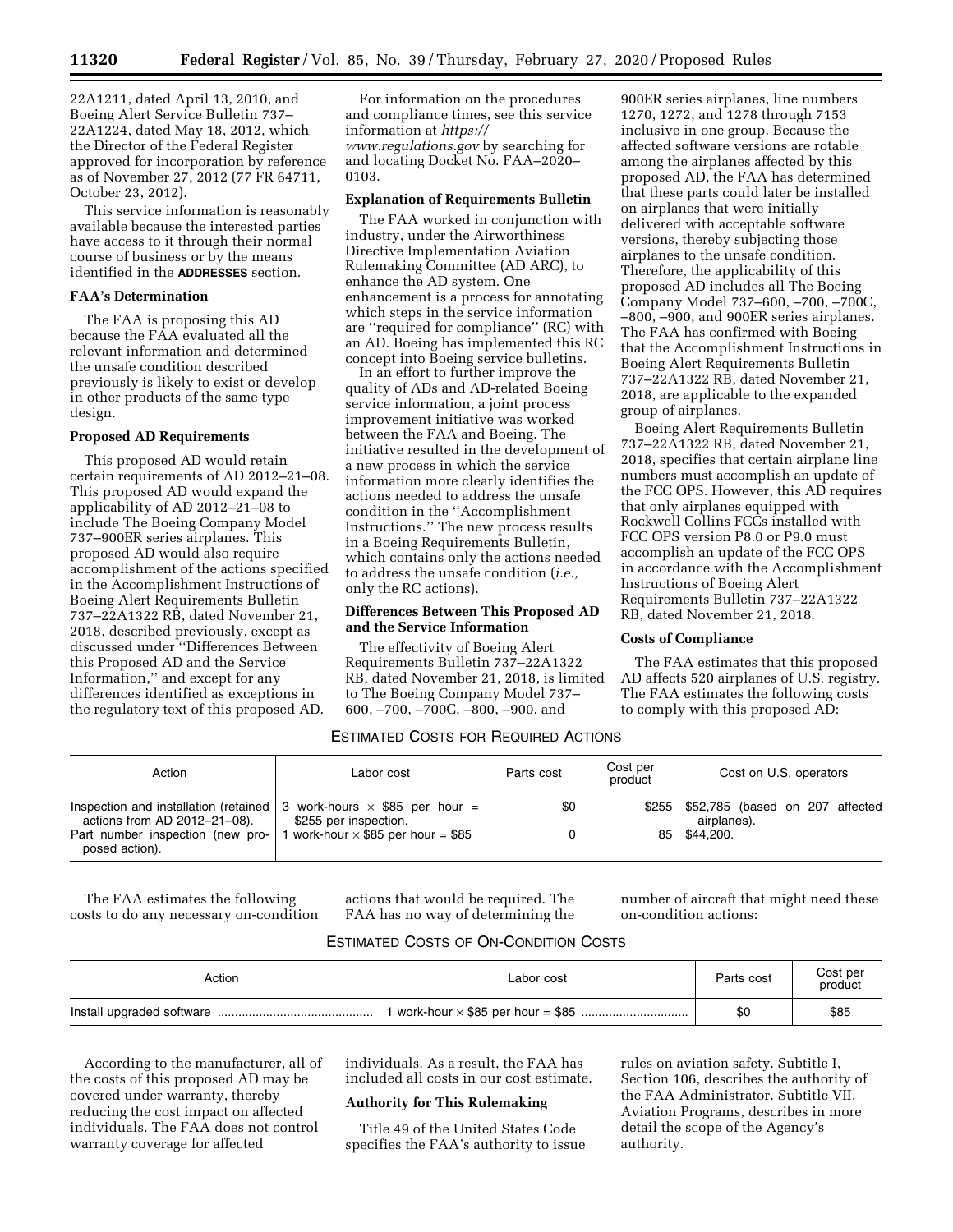The FAA is issuing this rulemaking under the authority described in Subtitle VII, Part A, Subpart III, Section 44701, ''General requirements.'' Under that section, Congress charges the FAA with promoting safe flight of civil aircraft in air commerce by prescribing regulations for practices, methods, and procedures the Administrator finds necessary for safety in air commerce. This regulation is within the scope of that authority because it addresses an unsafe condition that is likely to exist or develop on products identified in this rulemaking action.

## **Regulatory Findings**

The FAA has determined that this proposed AD would not have federalism implications under Executive Order 13132. This proposed AD would not have a substantial direct effect on the States, on the relationship between the national Government and the States, or on the distribution of power and responsibilities among the various levels of government.

For the reasons discussed above, I certify that the proposed regulation:

- (1) Is not a ''significant regulatory action'' under Executive Order 12866,
- (2) Will not affect intrastate aviation in Alaska, and

(3) Will not have a significant economic impact, positive or negative, on a substantial number of small entities under the criteria of the Regulatory Flexibility Act.

## **List of Subjects in 14 CFR Part 39**

Air transportation, Aircraft, Aviation safety, Incorporation by reference, Safety.

#### **The Proposed Amendment**

Accordingly, under the authority delegated to me by the Administrator, the FAA proposes to amend 14 CFR part 39 as follows:

# **PART 39—AIRWORTHINESS DIRECTIVES**

■ 1. The authority citation for part 39 continues to read as follows:

**Authority:** 49 U.S.C. 106(g), 40113, 44701.

### **§ 39.13 [Amended]**

■ 2. The FAA amends § 39.13 by removing Airworthiness Directive (AD) 2012–21–08, Amendment 39–17224 (77 FR 64711, October 23, 2012), and adding the following new AD:

**The Boeing Company Airplanes:** Docket No. FAA-2020-0103; Product Identifier 2019–NM–149–AD.

## **(a) Comments Due Date**

The FAA must receive comments on this AD action by April 13, 2020.

## **(b) Affected ADs**

This AD replaces AD 2012–21–08, Amendment 39–17224 (77 FR 64711, October 23, 2012).

### **(c) Applicability**

This AD applies to all The Boeing Company Model 737–600, –700, –700C, –800, –900, and –900ER series airplanes, certificated in any category.

### **(d) Subject**

Air Transport Association (ATA) of America Code 22, Auto flight.

### **(e) Unsafe Condition**

This AD was prompted by reports that during autopilot coupled instrument landing (ILS) approaches, the airplane did not capture or track the glideslope correctly. The FAA is issuing this AD to address this condition, which could allow the airplane to descend below the glideslope beam and result in controlled flight into terrain.

# **(f) Compliance**

Comply with this AD within the compliance times specified, unless already done.

### **(g) Retained Part Numbers Inspection, With Revised Paragraph References and Removed Terminating Action**

This paragraph restates the requirements of paragraph  $(h)$  of AD 2012–21–08, with revised paragraph references and removed terminating action. For The Boeing Company Model 737–600, –700, –700C, –800, and –900 series airplanes, certificated in any category; delivered with the Rockwell Collins Enhanced Digital Flight Control System (EDFCS), as identified in the variable number table in Section 1.A.1., Effectivity, of Boeing Alert Service Bulletin 737–22A1211, dated April 13, 2010, and not defined by the ''Group 1'' description in Section 1.A. of Boeing Alert Service Bulletin 737–22A1211, dated April 13, 2010: Within 3 months after November 27, 2012 (the effective date of AD 2012–21–08), inspect to determine the part number of the operational program software (OPS) of the flight control computers (FCCs), in accordance with the Accomplishment Instructions of Boeing Alert Service Bulletin 737–22A1211, dated April 13, 2010, and install the software as required by paragraph  $(g)(1)$  of this AD, or verify that the software is installed as specified by paragraph (g)(2) of this AD, as applicable.

(1) For any OPS having a part number identified in table 1 of the Accomplishment Instructions of Boeing Alert Service Bulletin 737–22A1211, dated April 13, 2010: Before further flight, do the actions specified in paragraph (g)(1)(i) or (ii), as applicable.

(i) Install software identified in table 2 of the Accomplishment Instructions of Boeing Alert Service Bulletin 737–22A1211, dated April 13, 2010, in accordance with the Accomplishment Instructions of Boeing Alert Service Bulletin 737–22A1211, dated April 13, 2010.

(ii) Install software identified in table 2 of the Accomplishment Instructions of Boeing Alert Service Bulletin 737–22A1224, dated May 18, 2012.

(2) For any OPS having a part number identified in table 2 of the Accomplishment Instructions of Boeing Alert Service Bulletin 737–22A1211, dated April 13, 2010; or in table 2 of the Accomplishment Instructions of Boeing Alert Service Bulletin 737– 22A1224, dated May 18, 2012: No further action is required by this paragraph.

## **(h) Retained Optional Software Installation, With Revised Paragraph References**

This paragraph restates the requirements of paragraph (i) of AD 2012–21–08, with revised paragraph references. Installing a version of the FCC OPS approved after May 18, 2012 (the issue date of Boeing Alert Service Bulletin 737–22A1224) terminates the requirements of paragraph (g) of this AD, provided that the conditions specified in paragraphs (h)(1) and (2) of this AD are met.

(1) The version of the FCC OPS must be approved by the Manager, Seattle ACO Branch, FAA; the Manager, Boeing Aviation Safety Oversight Office (BASOO), FAA; or The Boeing Company Organization Designation Authorization (ODA). If approved by the ODA, the approval must include the ODA-authorized signature.

(2) The installation must be done in accordance with a method approved by the Manager, Seattle ACO, FAA; the Manager, BASOO, FAA; or The Boeing Company ODA. If approved by the ODA, the approval must include the ODA-authorized signature.

## **(i) New Requirement of This AD: Inspection**

For all airplanes: Within 12 months after the effective date of this AD, inspect to determine the FCC OPS vendor and version installed on FCC A and FCC B. A review of airplane maintenance records is acceptable in lieu of this inspection if the FCC OPS vendor and version can be conclusively determined from that review.

### **(j) New Requirement of This AD: Software Installation**

(1) For airplanes equipped with Rockwell Collins FCCs with FCC OPS version P8.0 or P9.0 software: Within 12 months after the effective date of this AD, do all applicable actions identified in, and in accordance with, the Accomplishment Instructions of Boeing Alert Requirements Bulletin 737–22A1322 RB, dated November 21, 2018.

**Note 1 to paragraph (j)(1):** Guidance for accomplishing the actions required by paragraph (j)(1) of this AD can be found in Boeing Alert Service Bulletin 737–22A1322, dated November 21, 2018, which is referred to in Boeing Alert Requirements Bulletin 737–22A1322 RB, dated November 21, 2018.

(2) For airplanes not equipped with Rockwell Collins FCCs with FCC OPS version P8.0 or P9.0 software: No further action is required by this paragraph.

## **(k) New Requirement of This AD: Parts Installation Prohibition**

For all airplanes: As of the effective date of this AD, no person may install Rockwell Collins FCC OPS software version P1.0, P2.0, P3.0, P8.0, or P9.0, on any airplane.